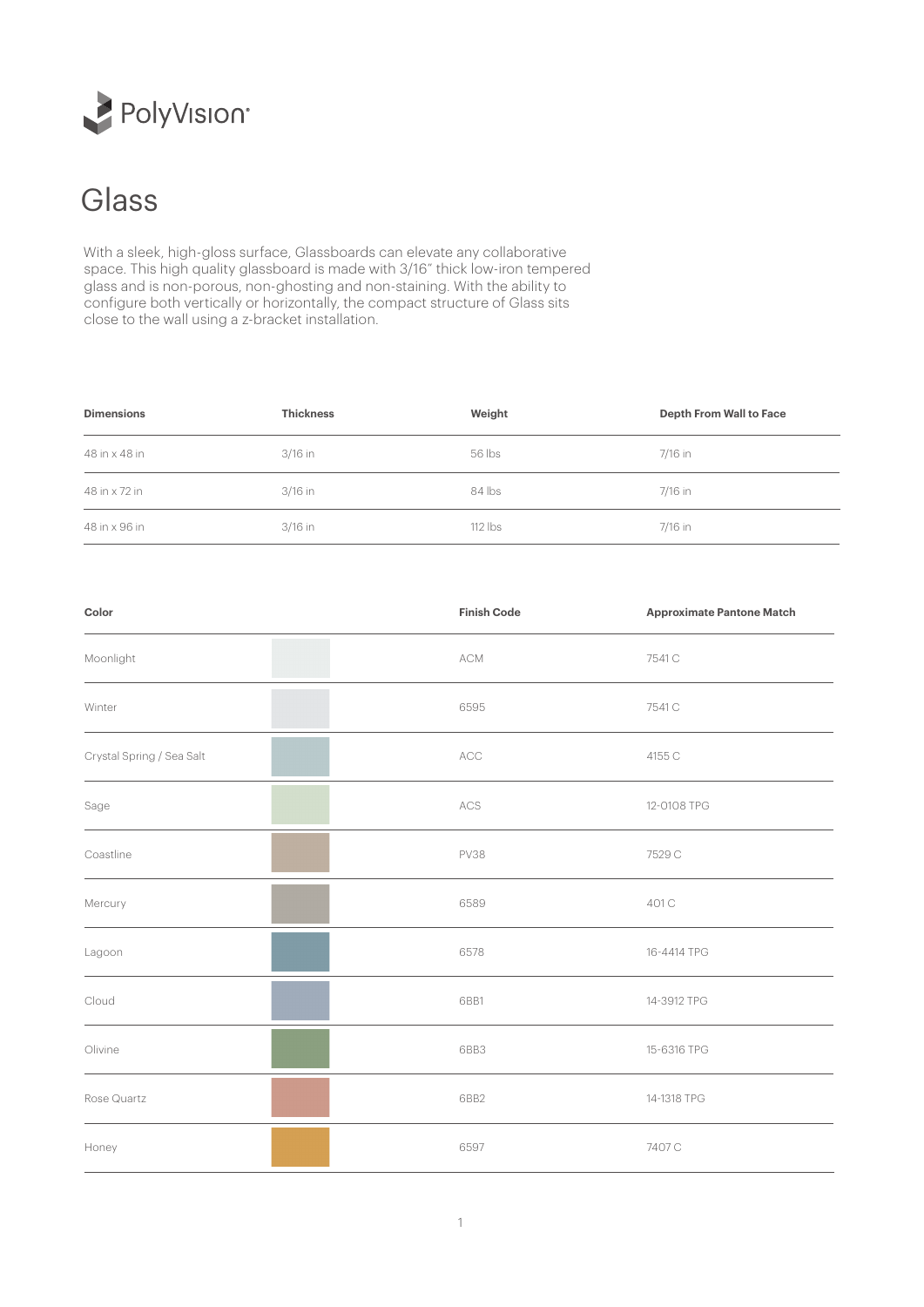| Color           | <b>Finish Code</b> | <b>Approximate Pantone Match</b> |
|-----------------|--------------------|----------------------------------|
| Citrus          | 6586               | 7745 C                           |
| Tangerine       | 6584               | 4063C                            |
| Saffron         | 6579               | 4036 C                           |
| Merlot          | 6577               | 1817 C                           |
| Jungle          | 6576               | 5615 C                           |
| Blue Jay        | 6581               | 2183 C                           |
| Peacock Feather | <b>PV34</b>        | 15-5109 TPG                      |
| Peacock         | 6575               | 4188 C                           |
| Purple Berry    | 6588               | 7666 C                           |
| Greyscale       | 6593               | Cool Gray 9 C                    |
| Aubergine       | 6571               | 4119 C                           |
| Truffle         | 6521               | 2336 C                           |
| Merle           | 6591               | 425 C                            |
| Black           | ACB                | Black 7 C                        |

| Element | Material                               |
|---------|----------------------------------------|
| Face    | 3/16 in / 5 mm low-iron tempered glass |
| Paint   | Water based eco-friendly               |
| Back    | Metal backer                           |